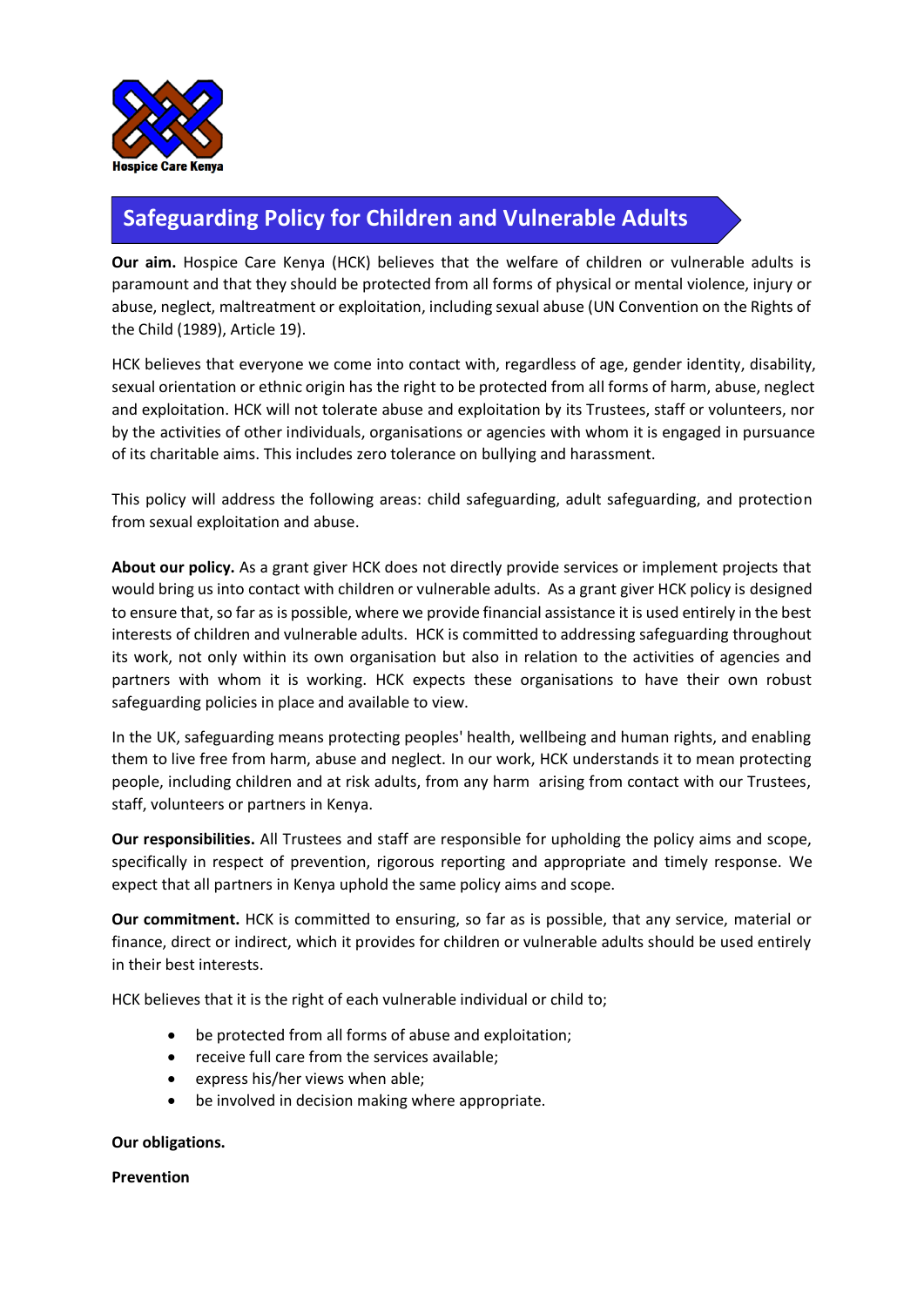- to approve, implement and monitor an HCK Safeguarding Policy for children and vulnerable adults
- to ensure that HCK Board members, staff and volunteers have a copy of the policy, know their responsibilities and commit to abide by the policy
- to design and undertake all its programmes and activities in a way that protects people from any risk of harm that may arise from their coming into contact with HCK or third parties, both at home and abroad, with whom HCK is working. This includes the way in which information about individuals in our programmes is gathered and communicated.
- to implement stringent safeguarding procedures when recruiting, managing and deploying Trustees, staff and volunteers. This will include the obtaining of two positive references prior to an offer of employment and where personnel are to have direct contact with beneficiaries, the procurement of an enhanced DBS check.
- To ensure Trustees, staff and volunteers receive training on safeguarding at a level commensurate with their role in the organisation.
- to ensure that we report to the relevant authorities any issues or concerns in relation to any UK national
- to ensure that the HCK Board act on any issues and concerns regarding safeguarding in relation to the staff, volunteers (or other representatives) of HCK or it's work or that of any HCK partners which may be brought to their attention promptly and according to due process
- to ensure that appropriate documentation of concerns raised and actions taken are kept
- to ensure that all HCK partners understand and accept their obligation to inform HCK, of any concerns raised about the welfare of children or vulnerable adults under their care in programmes funded by HCK
- in conducting monitoring visits to services/projects supported by HCK, employees/Trustees (or other volunteers or representatives) will follow our code of conduct (attached).

#### **Obligations of partners in Kenya.**

HCK recognises that its greatest responsibility is to the children or vulnerable adults under the care of organisations that receive funding and other support from HCK (referred to as partners). HCK works with many partners (including the Kenya Hospice and Palliative Care Association, (KEHPCA) and individual hospices and palliative care facilities in Kenya.

- HCK requires that all its partners are members of the Kenya Hospice and Palliative Care Association (KEHPCA) which commits to work on an ongoing and continuous basis with all member hospice and palliative care units to support the development and integration of child protection policies for palliative care in Kenya.
- HCK requires that any partner organisation makes available its own policy for safeguarding children and vulnerable adults.
- HCK requires that the organisation reports to them any matter relating to child protection in relation to the projects for which HCK funds are being used.

#### **Obligations of everyone under this policy**

## **Child safeguarding**

HCK Trustees, staff or partners must not, whilst in pursuance of HCK's charitable aims:

- Engage in sexual activity with anyone under the age of 18.
- Sexually abuse or exploit children.
- Subject a child to physical, emotional or psychological abuse, or neglect.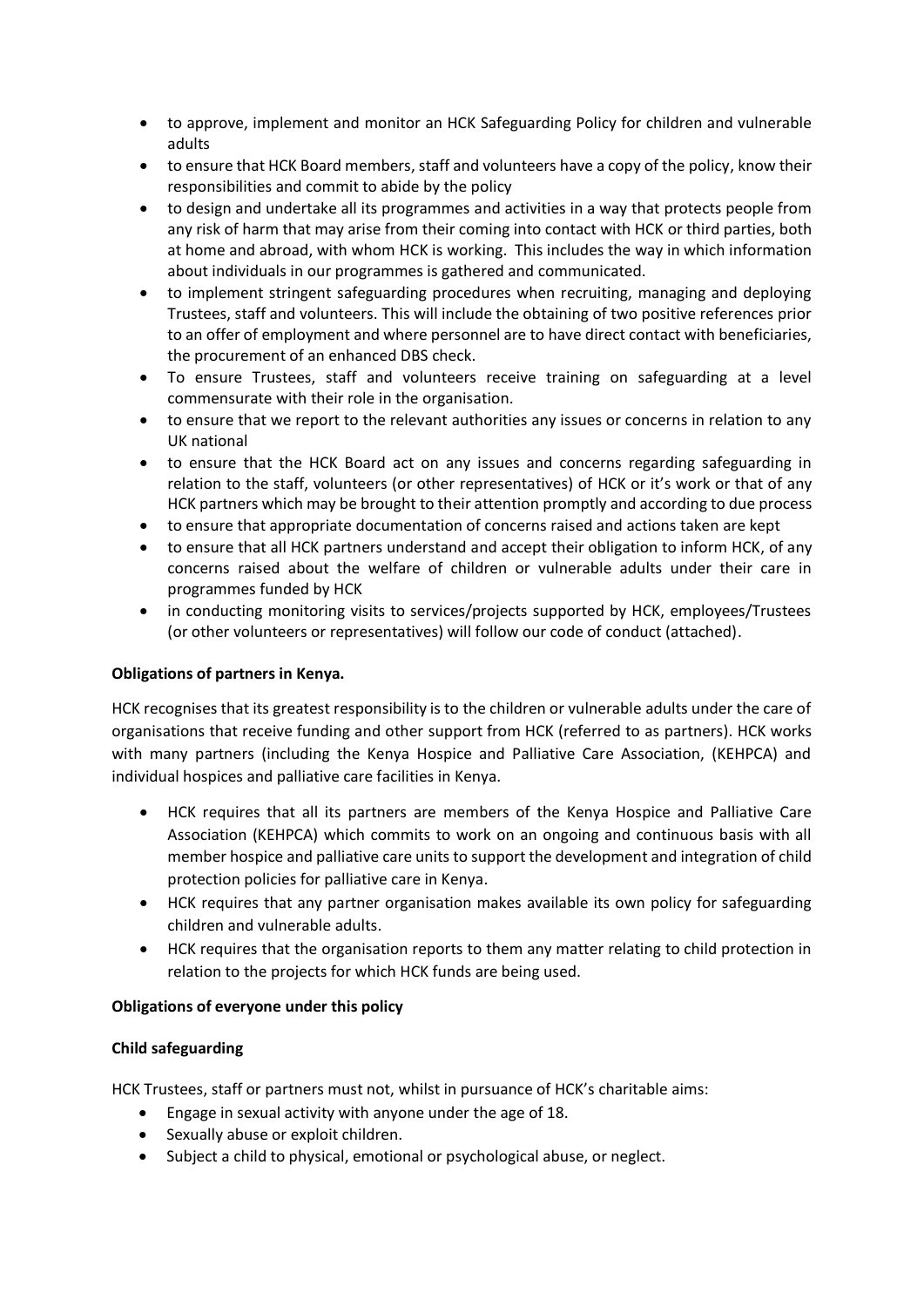• Engage in any commercially exploitative activities with children, including child labour or trafficking.

#### **Adult safeguarding**

HCK Trustees, staff or partners must not, whilst in pursuance of HCK's charitable aims:

- Sexually abuse or exploit at risk adults.
- Subject an at risk adult to physical, emotional or psychological abuse, or neglect.

#### **Protection from sexual exploitation and abuse**

HCK Trustees, staff or partners must not, whilst in pursuance of HCK's charitable aims:

- Exchange money, employment, goods or services for sexual activity. This includes any exchange of assistance that is due to beneficiaries.
- Engage in any sexual relationships with beneficiaries of assistance, since they are based on inherently unequal power dynamics.

Additionally, HCK Trustees, staff or partners are obliged to:

- Contribute to creating and maintaining an environment that prevents safeguarding violations and promotes the implementation of the Safeguarding Policy.
- Report any concerns or suspicions regarding safeguarding violations by HCK Trustees, staff or partners. Pauline Everitt – Director and Safeguarding Officer in the UK or the Kenya Hospice and Palliative Care Association in Kenya.

#### **Reporting**

HCK will ensure that safe, appropriate, accessible means of reporting safeguarding concerns are made available to HCK Trustees, staff or partners and the communities HCK works with. In the UK concerns should be reported to:

Pauline Everitt – Director PO Box 995, Worcester, WR4 4LQ, email [hck@hospicecarekenya.com](mailto:hck@hospicecarekenya.com)

or if they concern the director then Sarah Onyango - Nominated Trustee at the above address or email okinyo27@yahoo.com

In Kenya concerns should be reported to Kenya Hospice and Palliative Care Association, P.O Box 20854,00202, Nairobi or email mackuline.atieno@kehpca.org tel +254-20-2729302

Reports can be made anonymously although any person reporting concerns or complaints will be protected from discrimination in accordance with UK law.

HCK will accept complaints from external sources such as members of the public, partners and official bodies.

#### **Response**

HCK will follow up safeguarding reports and concerns according to policy and procedure, and legal and statutory obligations.

The person receiving the report or concern must consider whether the concerns raise safeguarding issues in which case they should take appropriate action to investigate the matter as below.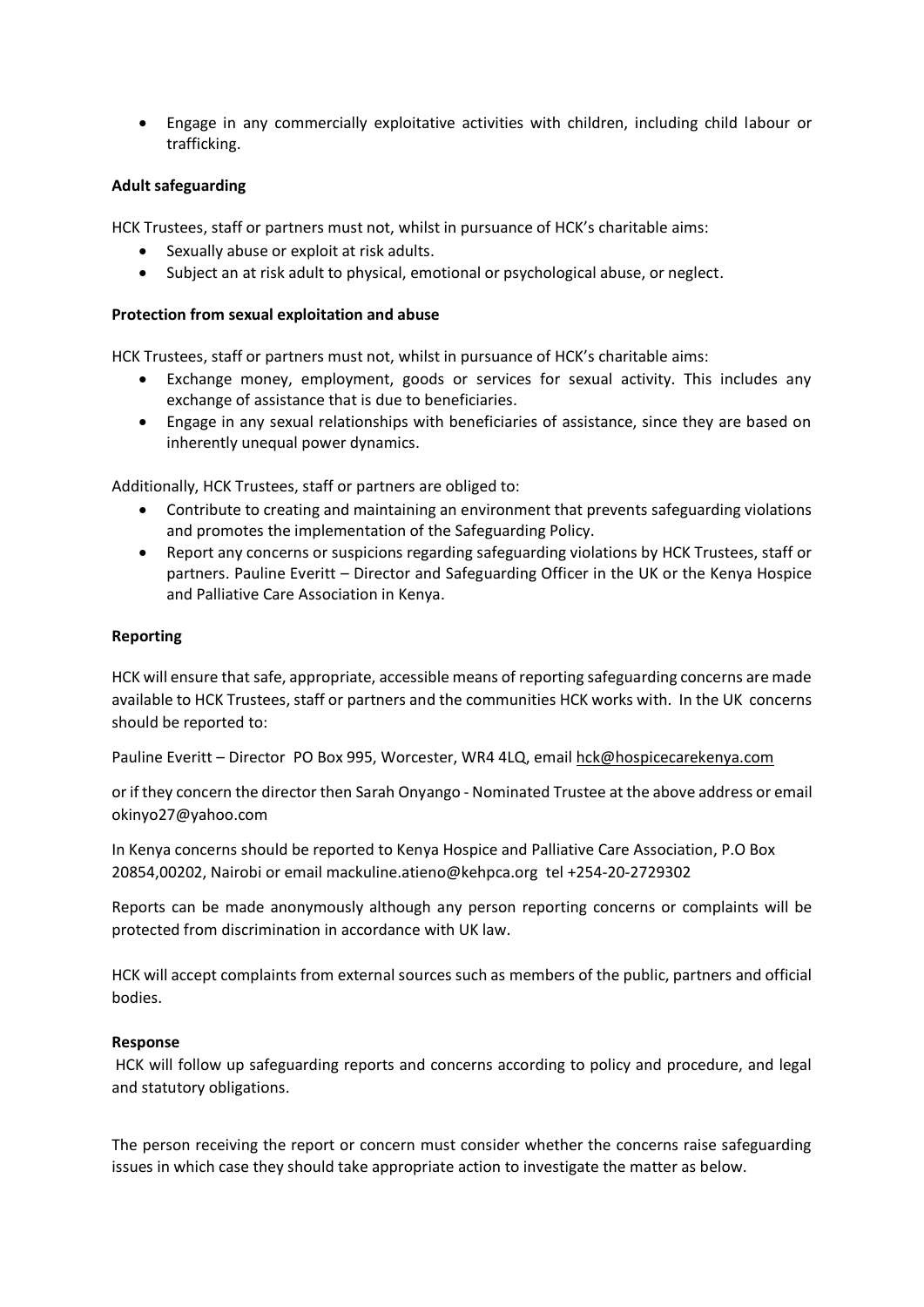The person receiving the report or concern will investigate:

- Respecting confidentiality
- Where necessary interviewing other staff
- Keeping the all concerned informed within reason about the investigation, at least fortnightly
- Notifying staff who are the subject of the complaint about the nature and potential outcomes of the complaint at least fortnightly
- Considering whether staff who are the subject of the complaint should on request be granted special leave or if more appropriate, suspended for the duration of the investigation. Please refer to the Disciplinary policy for further information on suspension.

The manager/chair will notify the person raising the concern in writing of the outcome of any investigation or any action taken, subject to the constraints of confidentiality and the law within fourteen days of concluding the investigation and taking any necessary action.

If a safeguarding issue is deemed to have taken place by an employee the Director/Chair should pursue this with the employee under the Disciplinary Policy and report to the relevant Safeguarding authorities.

If a safeguarding issue is deemed to have taken place by a partner working on our behalf in Kenya then the partnership will be terminated in line with the partnership agreement and the matter reported to the relevant Kenyan authorities.

#### **Compliance with Statutory Requirements**

HCK complies with the requirements for Safeguarding published by the Charity Commission, for charities and trustees.

#### **Monitor and review**

HCK will review the safeguarding capability and processes of KEHPCA on an annual basis using an agreed checklist (attached). If required HCK will use it's partnership with KEHPCA to monitor the safeguarding practice in a third party working on our behalf using our agreed checklist.

HCK will incorporate review of safeguarding whenever it carries out it's own monitoring visits in Kenya using our agreed checklist.

This policy will be reviewed annually, or more frequently if there are changes to relevant legislation.

The key to effective monitoring and review lies in the relationship HCK has with its programme partners, and the integrity of those organisations' individual safeguarding policies.

Date Adopted December 2020 Date to be Reviewed July 2022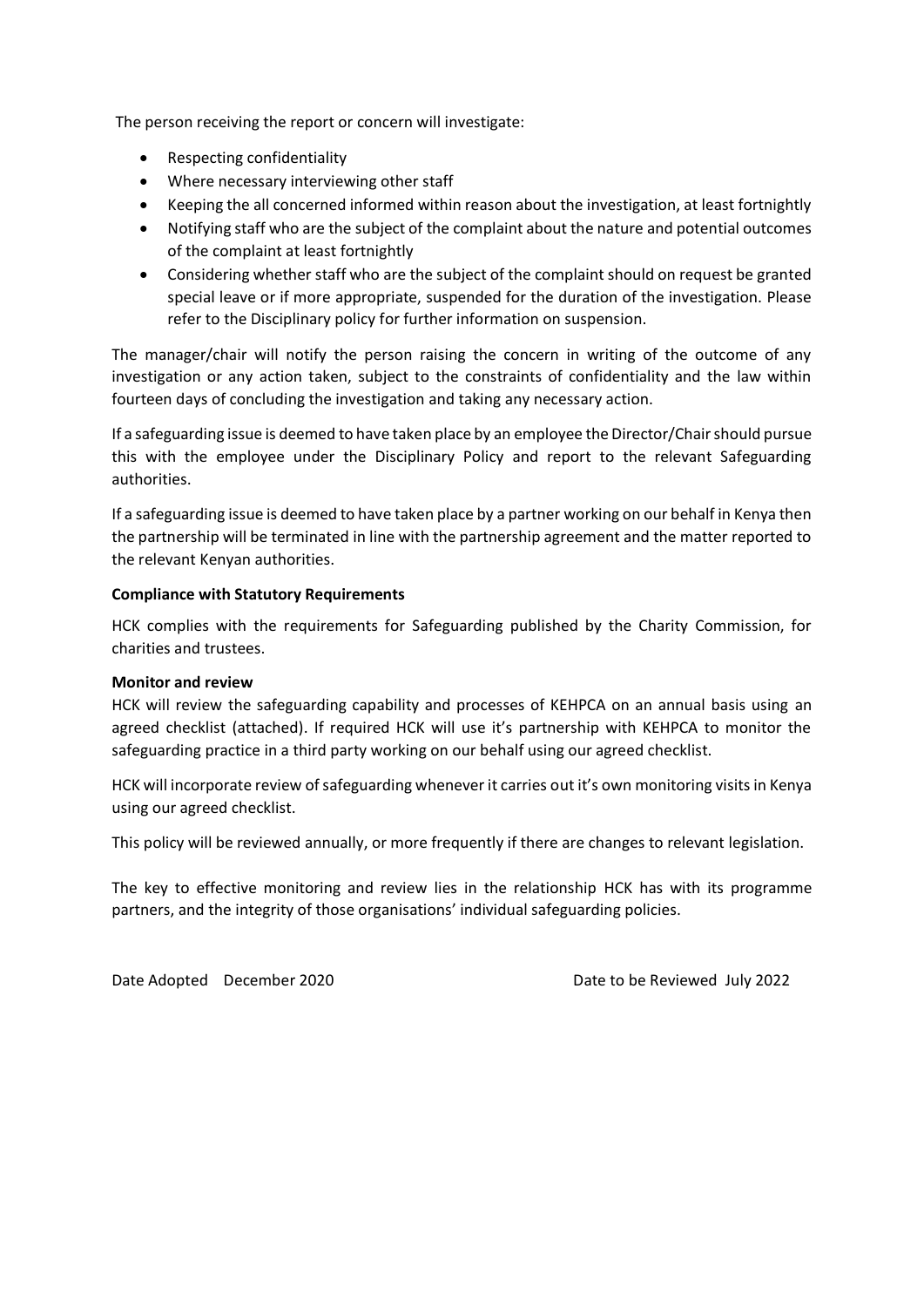

**Checklist for partner organisations**

- **1.** Does the organisation have a written child and vulnerable adult protection policy that covers as a minimum
	- $\circ$  Safe recruitment practices such as taking verified references and (where available) criminal record checks for its staff, volunteers and anyone with contact with children or vulnerable adults.
	- $\circ$  A code of conduct for staff, volunteers or any one representing it that includes behaviour for working with children and vulnerable adults, and the disciplinary actions that follow from breaking this code of conduct.
	- o A reporting process, stating how the organisation will respond to allegations or concerns about a specific child/ren or member of staff/volunteer who may pose a risk to children or vulnerable adults. This should include the organisation's policy to involve authorities to protect children and vulnerable adults (e.g. reporting to authorities where relevant).

*If a grantee does not have a written policy, or we believe that it does not fully cover these areas, this has to be done within 6 months of a partnership.*

- **2.** Does the organisation ensure staff, volunteers and anyone representing the organisation is aware of the Child and Vulnerable Adult policy (including the code of conduct and reporting processes).
	- **o** Organisation provides a copy of the policy to all staff, volunteers and Board members.
	- **o** Organisation provides an induction to staff, volunteers and Board members
- **3.** Does the organisation understand that "it could happen" and has a culture of encouraging staff/volunteers to report behaviours or observations that concern them about children'/vulnerable adults without fear of reprisals.
- **4.** Does the organisation acknowledge its responsibility to inform HCK of any serious incidents of alleged child or vulnerable adult abuse involving its staff, volunteers or other representatives in services or projects it manages.

*We do not ask you to share the specific and confidential aspects of such cases, but we do want you to inform us if you have such a case, and how you are dealing with it. In doing so partner organisations should be reassured that simply having an incident will NOT be grounds for HCK to end any support or partnership. In fact, disclosure will be viewed positively. It is only if we have serious concerns that a partner organisation is unwilling to act in serious cases that we would review our partnership.*

**5.** Does the organisation work positively with HCK / KEHPCA in seeking ways to improve protection of children and vulnerable adults.